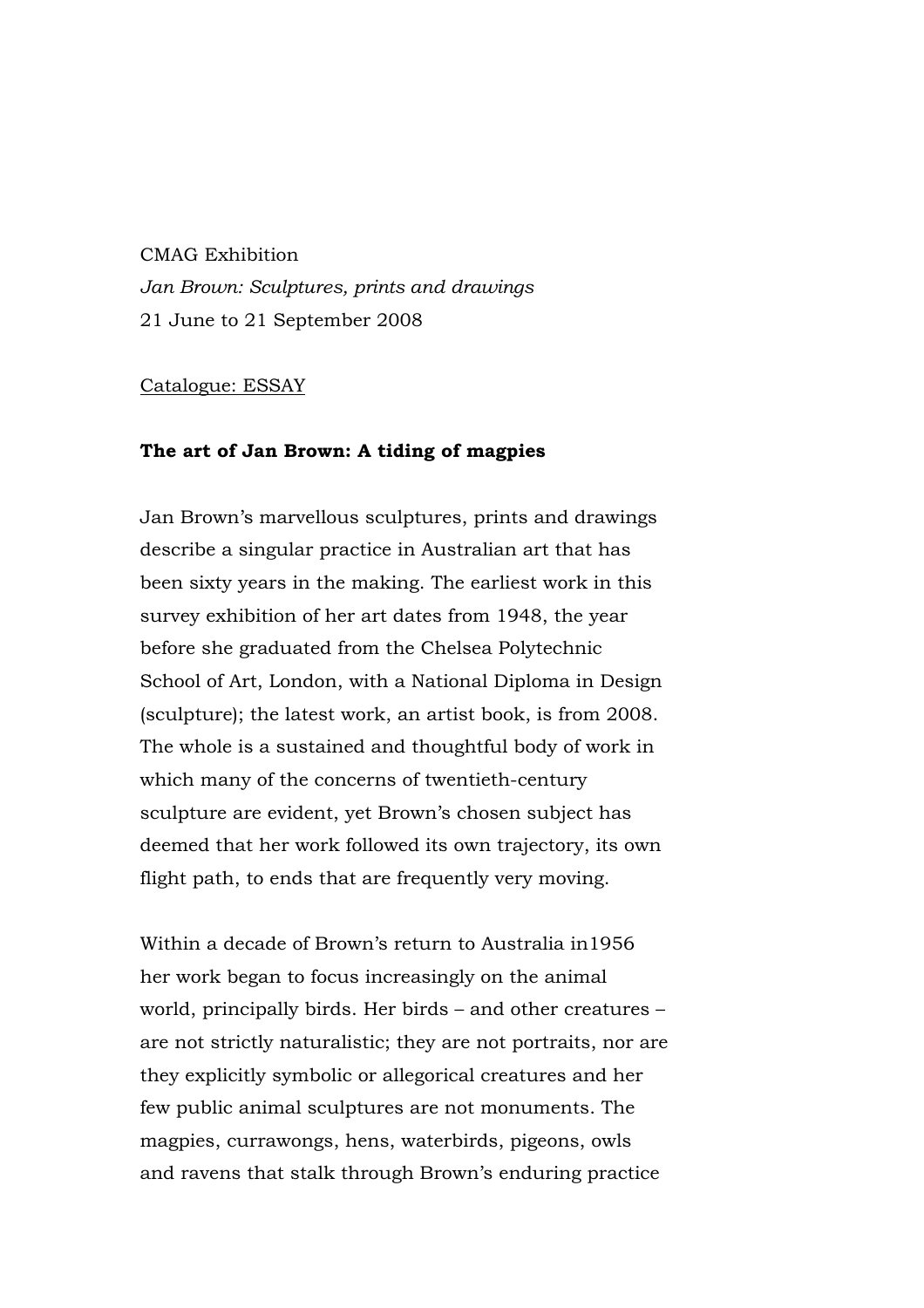evoke both the quotidian struggle for existence and the larger mysteries of the universe. Her animal sculptures convey strength and vitality, humour and pain: the range of their expression encompasses the condition of being in the world.

This direction in Brown's work was due to her family circumstances. She had followed her fiancé Des Brown to London in 1947 where he undertook a doctorate in medical chemistry, and nine years later, after her art training, marriage and the birth of three children, she accompanied her husband to Canberra where he took up an appointment at the fledgling Australian National University (ANU). The contrast between London and Canberra in 1956 could scarcely have been more striking: Brown had lived through the post-war period of deprivation and rationing in Britain in a climate of rebuilding and optimism and in a culture rich with intellectual and visual history; in Canberra there was a population of 30,000, recently planted there to make a national capital. The satirist John Clarke wrote of a fictional Australian poet Kahlihliji Bran that he had migrated to Sydney from Lebanon having 'studied sculpture under Rodin but at that time nobody in Australia had heard of either Rodin or sculpture'.1 It must have felt like that to Jan Brown in 1956.

Her studies at Chelsea had come after several years in the 1940s as an evening student at East Sydney Technical College (ESTC) where her strongest influences were Lyndon Dadswell and Dorothy Thornhill. Brown learned much about modelling from Dadswell, and art and life from Thornhill, but students at ESTC,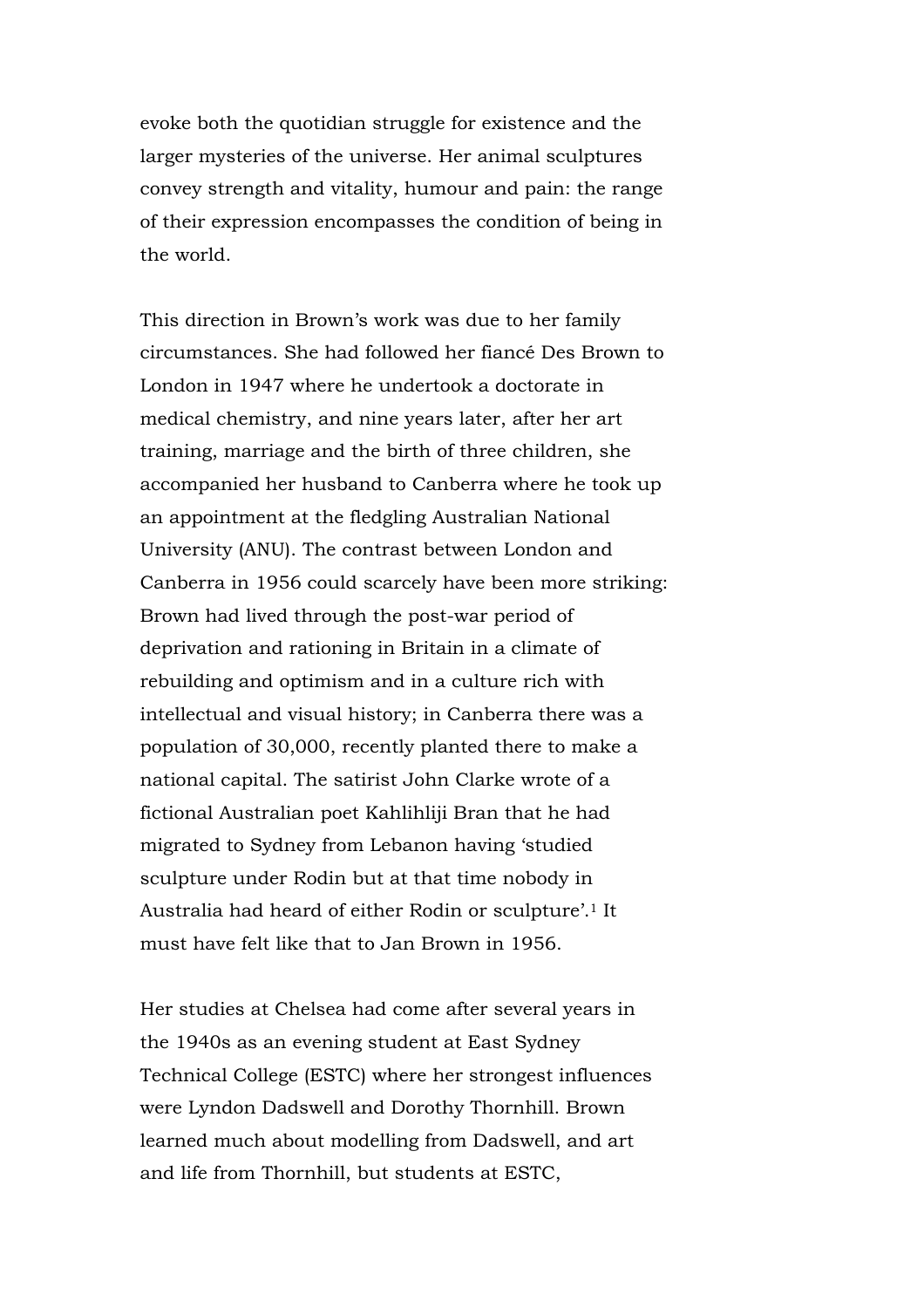particularly part-timers, were not encouraged to read art history and theory or study the old masters, and at art school in London she was quickly made aware of her lack of education. Sent to the school library for six weeks Brown absorbed as much of the canon as possible, and added to her studies at the great art museum collections of London and Britain. She and Des's travels to continental Europe during their years in England, and subsequently, also enhanced Jan's art education.

At Chelsea Brown was taught sculpture by Henry Moore, Bernard Meadows and Willi Soukop. Soukop was an Austrian émigré in his early forties and Meadows a thirtyyear-old rising star who was for some years Moore's studio assistant. Henry Moore was the senior figure and at fifty was then clearly at the centre of the sculpture revival in Britain. His work is essentially humanist, incorporating tribal and pre-Columbian influences into classical modernist figures and forms that express life force and the spiritual energy of existence. The prevailing mood of contemporary British figurative sculpture tended to a kind of anxious vitalism, influenced by post-war schizophrenia: optimism for a brave new world and despair at the immeasurable damage created by the conflict and its aftermath. Artists such as Kenneth Armitage and Lynn Chadwick developed figure styles of very summary character, which evoked the existential angst of Giacometti and a connection with British totemic forms.

Brown absorbed the lessons in life drawing and life modelling at Chelsea, also the art history, in which visual art was studied in the context of literature and music.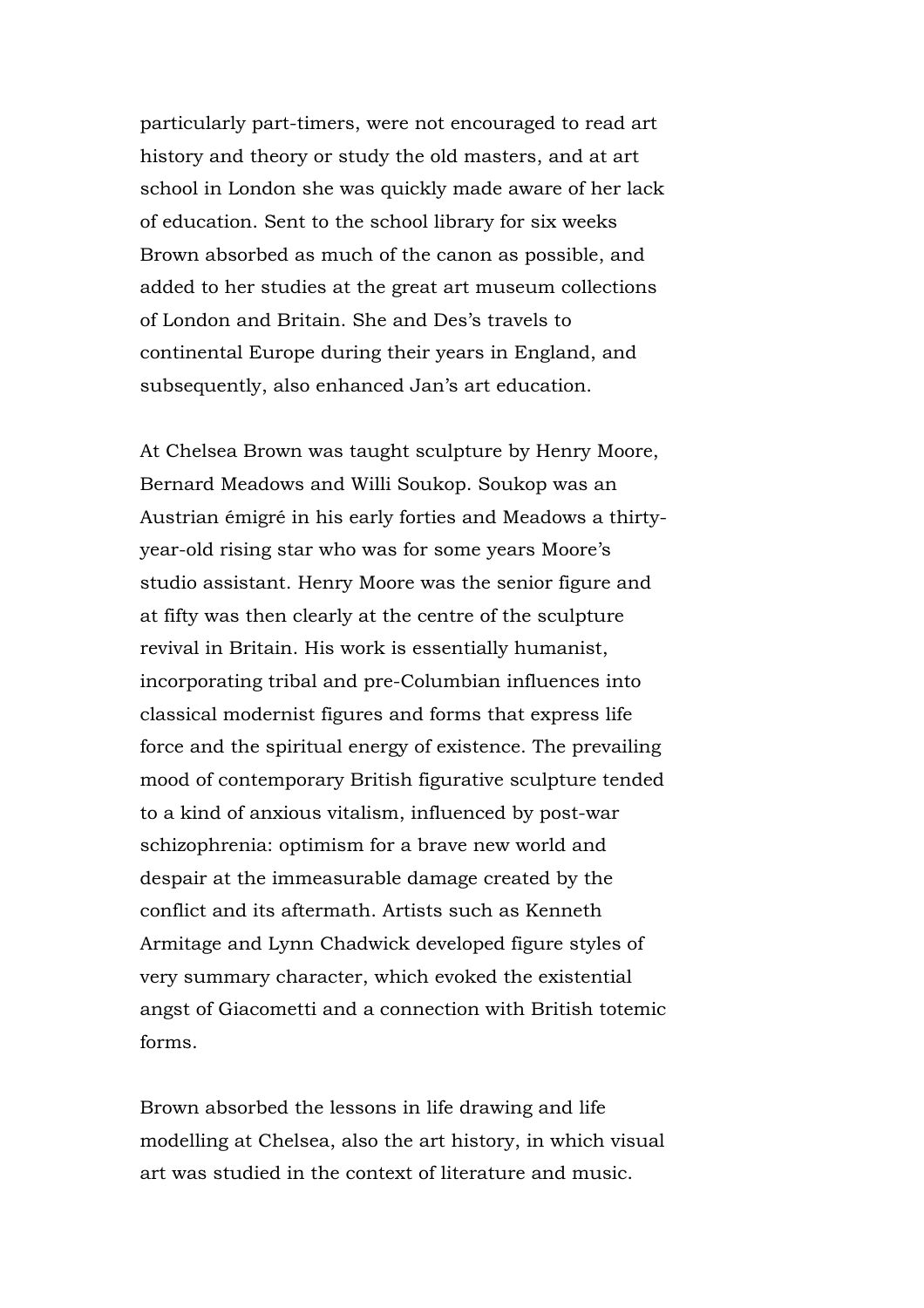Students were required to write papers weekly but Jan Brown's recollection is that none were ever marked: it was the exercise that mattered.

Brown's carved stone *Head* and plaster *Cellist*, both1949, share the stability and simplicity of Moore's contemporary work, and demonstrate that proficiency in both carving and modelling was a requisite of Chelsea. *Cellist* was Brown's exam work for her diploma and was produced over a few weeks: with it she became the top graduating sculpture student in the United Kingdom that year.

*Head* was Brown's first foray into carving stone and her second was *Bear* 1950, the plaster maquette of which is in this exhibition. *Bear* was Brown's first public commission, which Bernard Meadows helped secure at Leavesden Green County Primary School, part of a shortlived program of public art administered by Hertford County Council. Despite her lack of experience with the very real medium of two tonnes of quarried Rutlandshire stone the *Bear* is an exuberant and successful playground sculpture. (Brown, however, believes the maquette to be superior.)

In the years between graduation and her return to Australia, Brown's work was included in several group exhibitions in London and Glasgow, but her time was largely absorbed in caring for her three young children. In Canberra, with her husband carving out a career at the John Curtin School of Medical Research, Jan Brown was the at-home parent in a small community of academics, public servants, politicians and their families.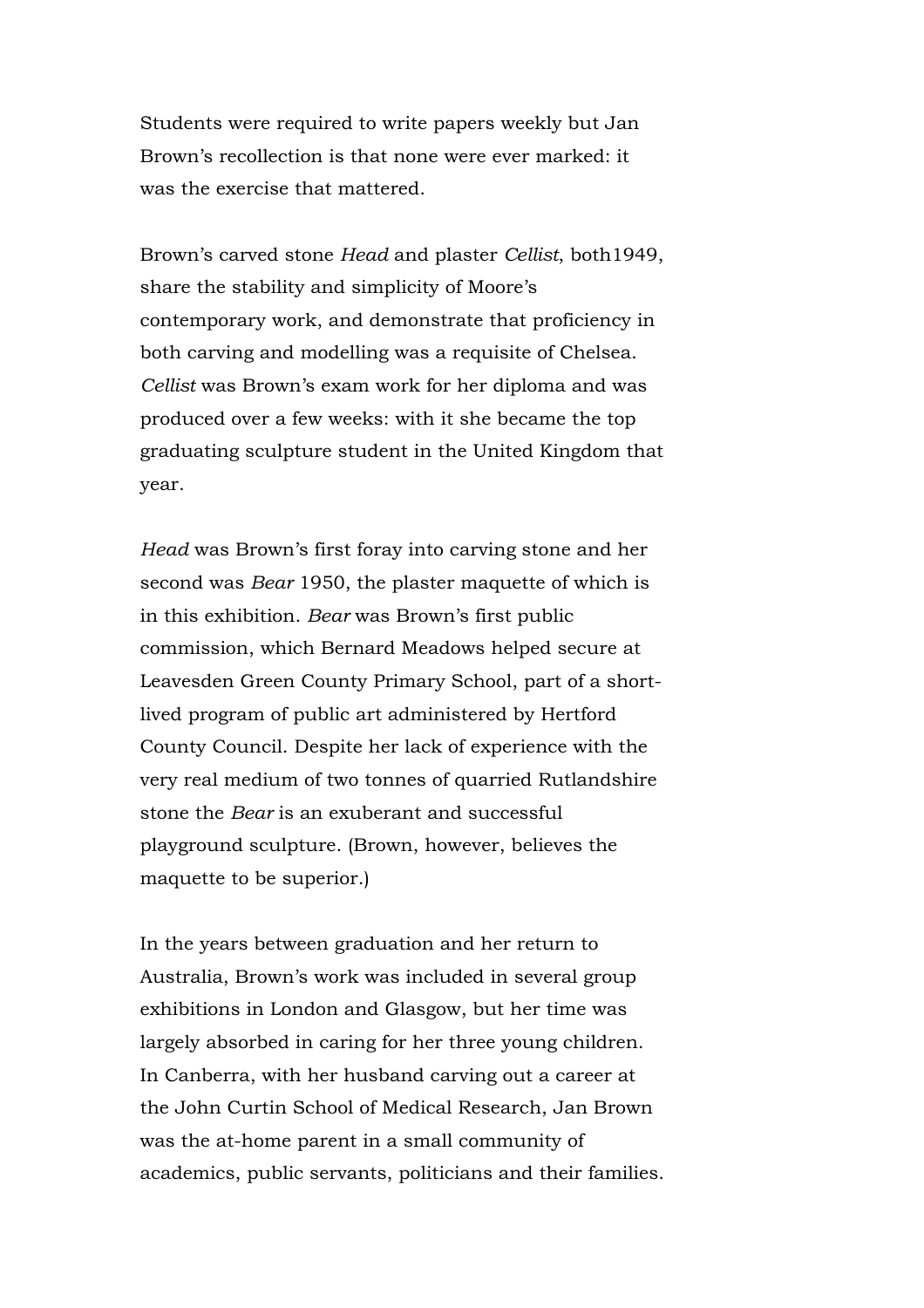There was no childcare and virtually no art – certainly very limited resources and facilities for the production of sculpture.

The university community in Canberra contributed to a climate in the small bush city amenable to intellectual and cultural leisure pursuits, but it was an uphill battle to establish forums for serious art-making. Brown was employed part-time virtually on arrival in Canberra by Henri Le Grand, a charismatic potter and teacher at Canberra Technical College (later the Canberra School of Art, now the ANU School of Art). The subject was ceramics, of which Brown knew nothing, but she managed to stay ahead of the students long enough to grasp the medium. Brown was to continue teaching for the next forty years and this vital part of her art practice has shaped her understanding of what it means to be an artist, as it shaped the generations of Canberra art students whom she taught.

In the 1950s Canberra boasted the Canberra Artists Society, who would not accept ceramicists as members, thus Margaret Frankel began the Canberra Art Club, which Jan Brown joined. Frankel was an art enthusiast and vibrant organising presence in town, and was married to Otto Frankel, a distinguished plant geneticist who ran a CSIRO division. Brown participated in annual group exhibitions with the Canberra Club and Daramalan College for some years, and showed modest ceramic figurative works such as *Figure* 1963/4. By the mid-1960s Canberra's passionate but largely amateur art community was welcoming increasing numbers of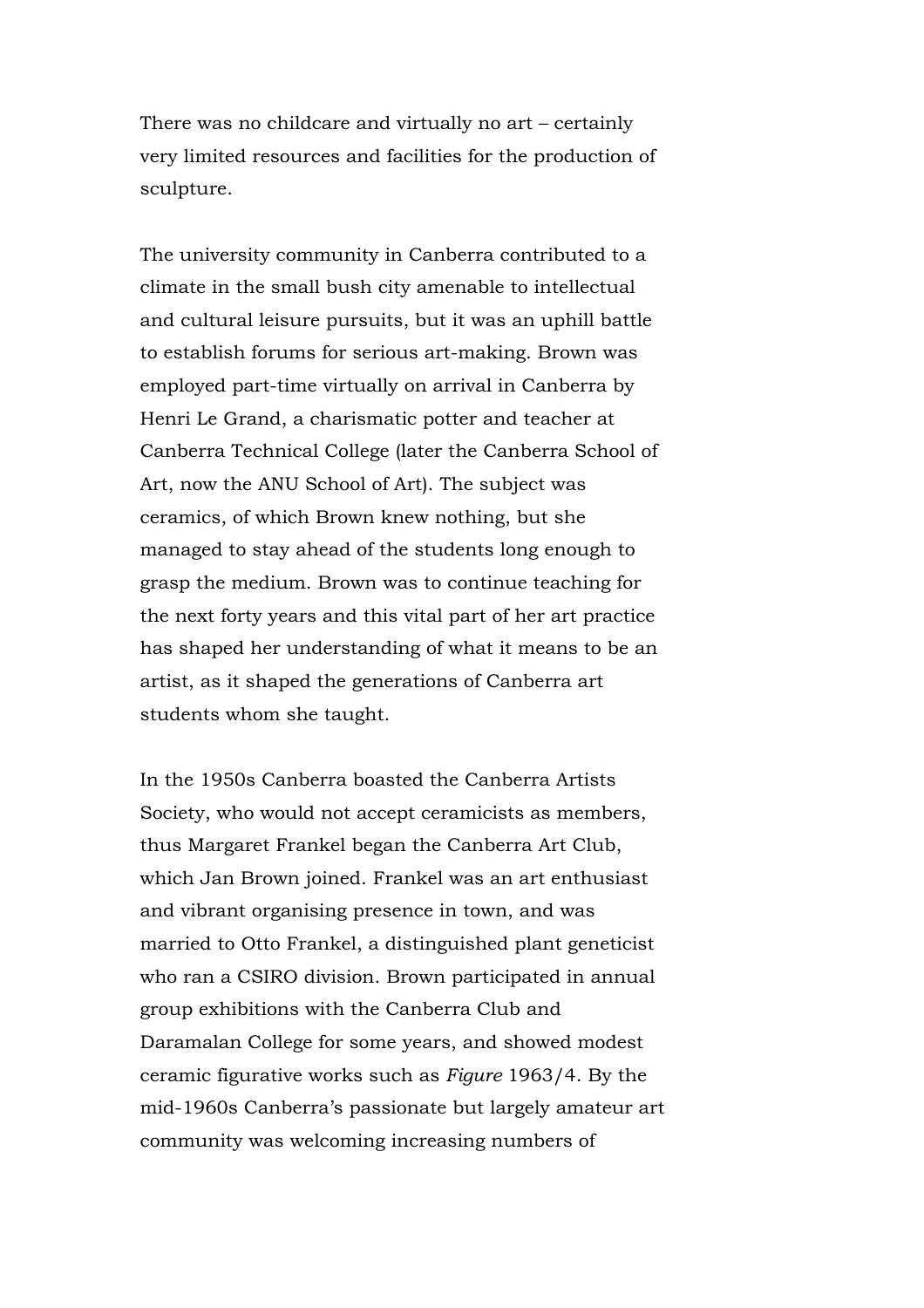professional artists and writers and Brown found some true colleagues among them.

She met Rosalie Gascoigne (initially in David Jones Department Store) and they became good friends; both were members of the Art Club and at that time Gascoigne was experimenting with Ikebana. She remained, until her death in 1999, the person Brown most relied on for frank and insightful criticism of her work.

The English sculptor, philosopher and teacher Donald Brook arrived in Canberra in 1962 to undertake a doctorate at the ANU, and had a significant impact on art and art teaching in the nation's capital although he was here for only five years. Brook was extremely well informed about art history and current practice and rapidly became an influential critic, writing regularly for the *Canberra Times* (and elsewhere) in addition to teaching and making art. He left Canberra in 1967 to be on the inaugural staff of the University of Sydney's Power Institute and Department of Fine Arts, led by Bernard Smith.

Brook and Brown were colleagues and friends, and he made a major contribution to sculpture in Canberra with his introduction of ciment fondu, a relatively cheap casting material that is both sensitive and durable. A fast-setting cement mixed with an aggregate (such as sand) and colour, ciment fondu suits small editions and can be made in restricted spaces. For Jan Brown ciment fondu became the means with which she could continue to make sculpture. Most of her work for the last thirty years has been cast in both bronze and ciment fondu; it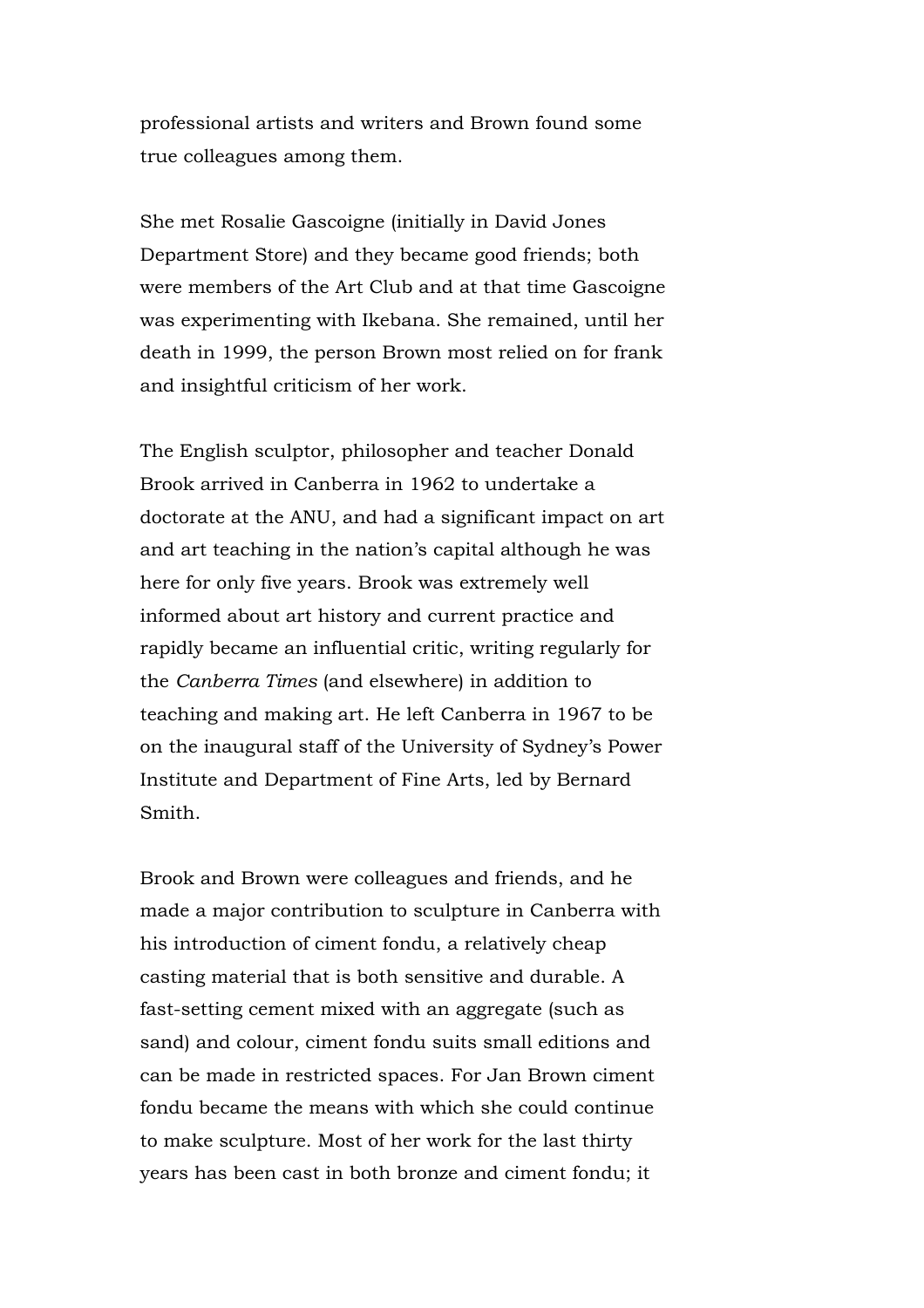is the latter that allows her to produce editions of four, affordable for both artist and collector.

Her subject she found looking out of her kitchen window and in the garden of her O'Connor home. To live in Canberra is to live in an aviary: the variety and number of native birds in the suburbs – and the wetlands, grasslands and bush of the region – is nothing short of wonderful. It is also possible to observe numerous families and colonies of birds over time.

When in 1964 Brown held her first solo exhibition at Nundah Gallery in Canberra, she showed a flock of birds: magpies, waterbirds, roosters and pigeons, largely made from ciment fondu. These creatures and others were to occupy her for the next forty years. Brown's menagerie does not belong to nineteenth-century traditions of animal sculpture, but to twentieth-century classical modernism. The forms of her birds are simple volumes with little detail, charged with dynamic tension. They variously strut, peer, squawk, hunch, swoop and strain; even when still they are somehow not static.

What is striking about this artist's oeuvre is that on her 'two inches of ivory'2 she was able to work in – and across – much of the canon of modernist sculpture. Her formal education had been swift but valuable and she had made the most of it. In a sense Brown subsequently educated herself – rigorously – through her work and her teaching.

Works such as *Guardian* 1978 exemplify her economy of form in an essentially realist representation: the shoulders and wings of the watching bird are almost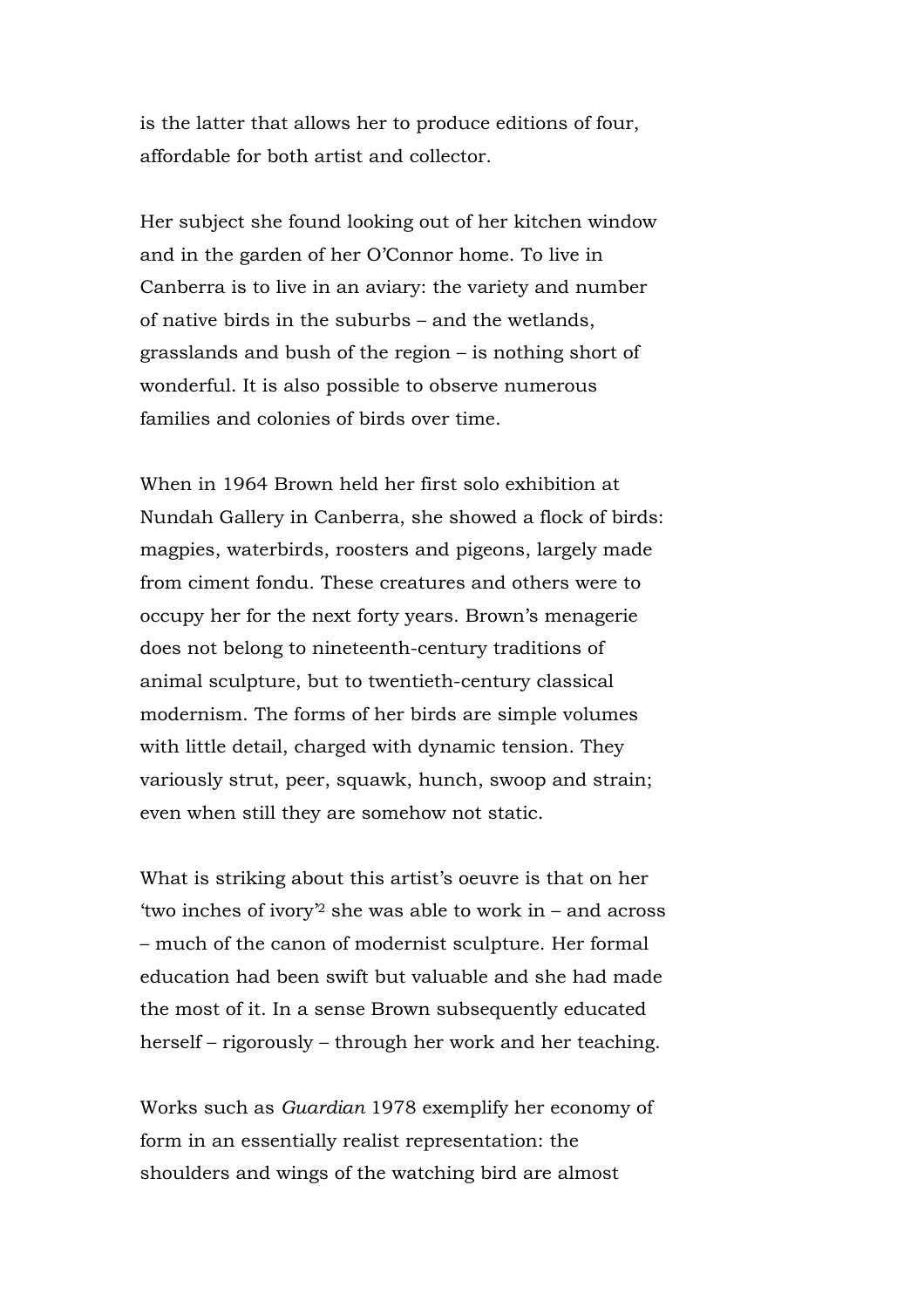subsumed into its hunched, enigmatic form. Its surface is not smoothly modelled but is expressive and agitated. With *Death of a magpie* 1992 the surface is riven with chasms and the bird's body seems barely held together, as if it were dissolving back into the earth. There are resonances of sculptures by Matisse and Rosso in the intensity of this simple expressiveness. *Carnage* 1978 and *Oilslick* 1995 have the poignancy of *Death of a Magpie* with the added horror of human agency in the death of the birds. This is one of the themes in Brown's work, that human intervention in the environment is almost always powerfully negative.

The natural course of life and the passage of time in the avian world is observed by Brown with wit and empathy. Her young birds are all legs and open beaks, awkward and demanding yet with the inherent appeal of young creatures of any species. *Young bird* 1985 suggests the ugly-duckling elegance of the beginner in the ballet class, and *Adolescent* 1994 (cover) perfectly conveys that moment between immaturity and maturity: the raised head and upright pose, yet still its adult clothes are slightly too big for it.

*Young bird* is peeled back to the essentials; its form rendered with a smooth surface and absolute simplicity, and its comical pose quite understated. With this and other sculptures Brown was working with a kind of essentialism. She made works that are refined, closed, organic forms, very much in the spirit of Brancusi and Arp. *Round (cold) pigeon* 1989 and *Bird in hand* 2006-07 are particular examples, as is *Cat* 1984. In 1973 the (then) Australian National Gallery acquired Brancusi's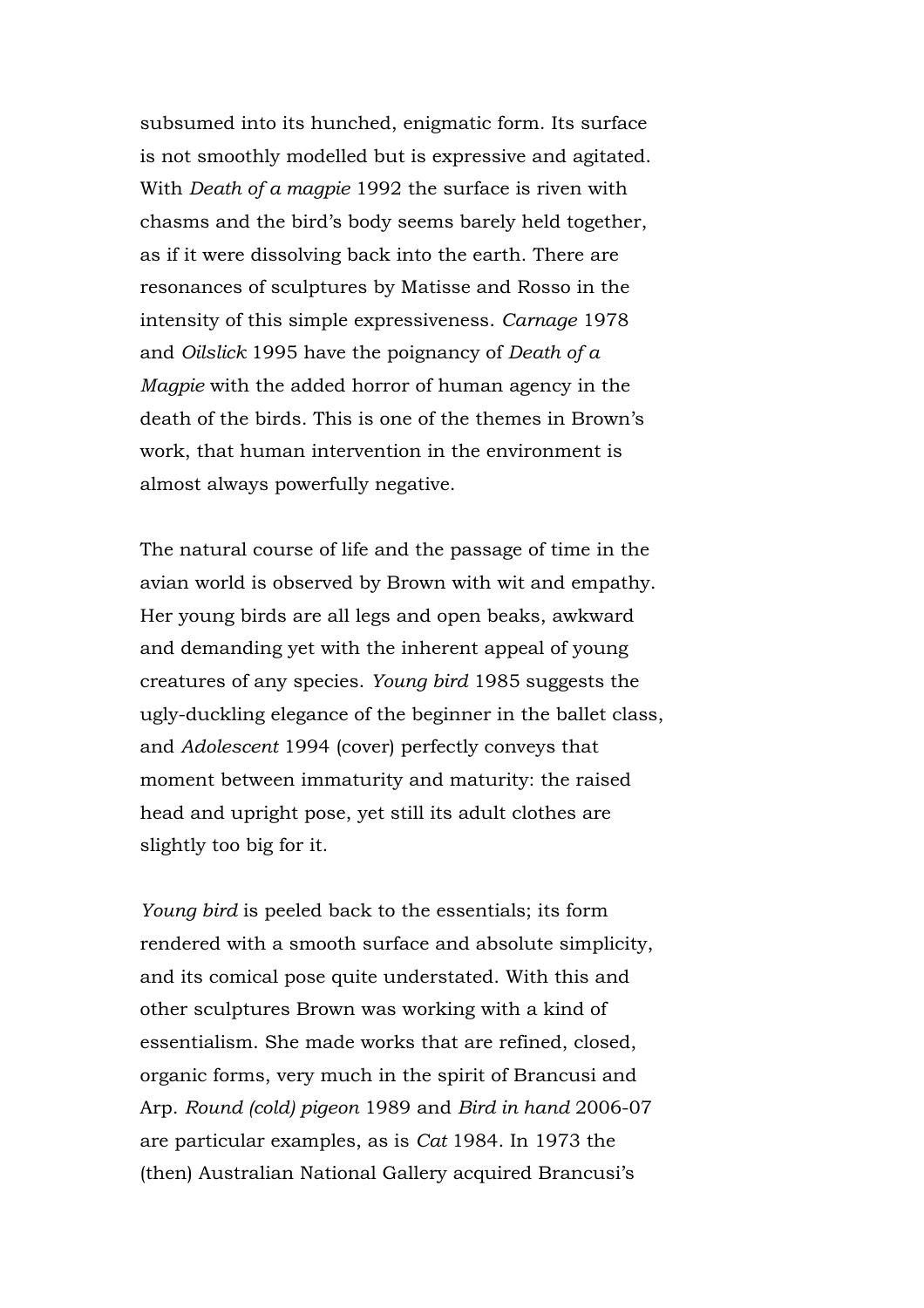two *Birds in space c*1931-36, works Brown admires greatly. With *Stylite* 1984 she melded the basic form of *Cat* seamlessly onto a branch-like column the whole soaring upwards. There are several different *Stylites* (the name refers to ascetics in the ancient world who lived on top of pillars) and the work in this exhibition is a blend of species, the stylised cat clasping the column with distinctive bird's feet.

Brown generally makes sculptures in series, and will frequently return to a subject and rework it. In the early 1980s she produced a number of highly abstracted sculptures of birds on pillars and plinths: the Trojan series*.* Unlike the *Stylites*, these works are imposing, blending the rounded archetypal birds with angular architecture. Extending the notion of guardian, the artist calls these variously sentinels, scouts and Trojans: erect on their plinths they are a mounted guard, and the parrots' crests – see *Scout* 1985 and *Trojan* 1984 – have the appearance of helmets.

The union of animal and machine is a strong theme in modernist art, and in sculpture antecedents include the Italian Futurists and Duchamp-Villon and Epstein. Boccioni's *Unique forms of continuity in space* 1913 is the great sculptural statement of Futurism, the figure striding into the future, and there is something of its military bravado in Brown's Trojans, although they are significantly more reserved. Duchamp-Villon's *Horse* and Epstein's *Rock drill*, both 1914, combined rounded organic forms with rigid mechanical ones in similar vein to the Trojans, but these birds are a long way from Europe on the eve of the First World War. They have a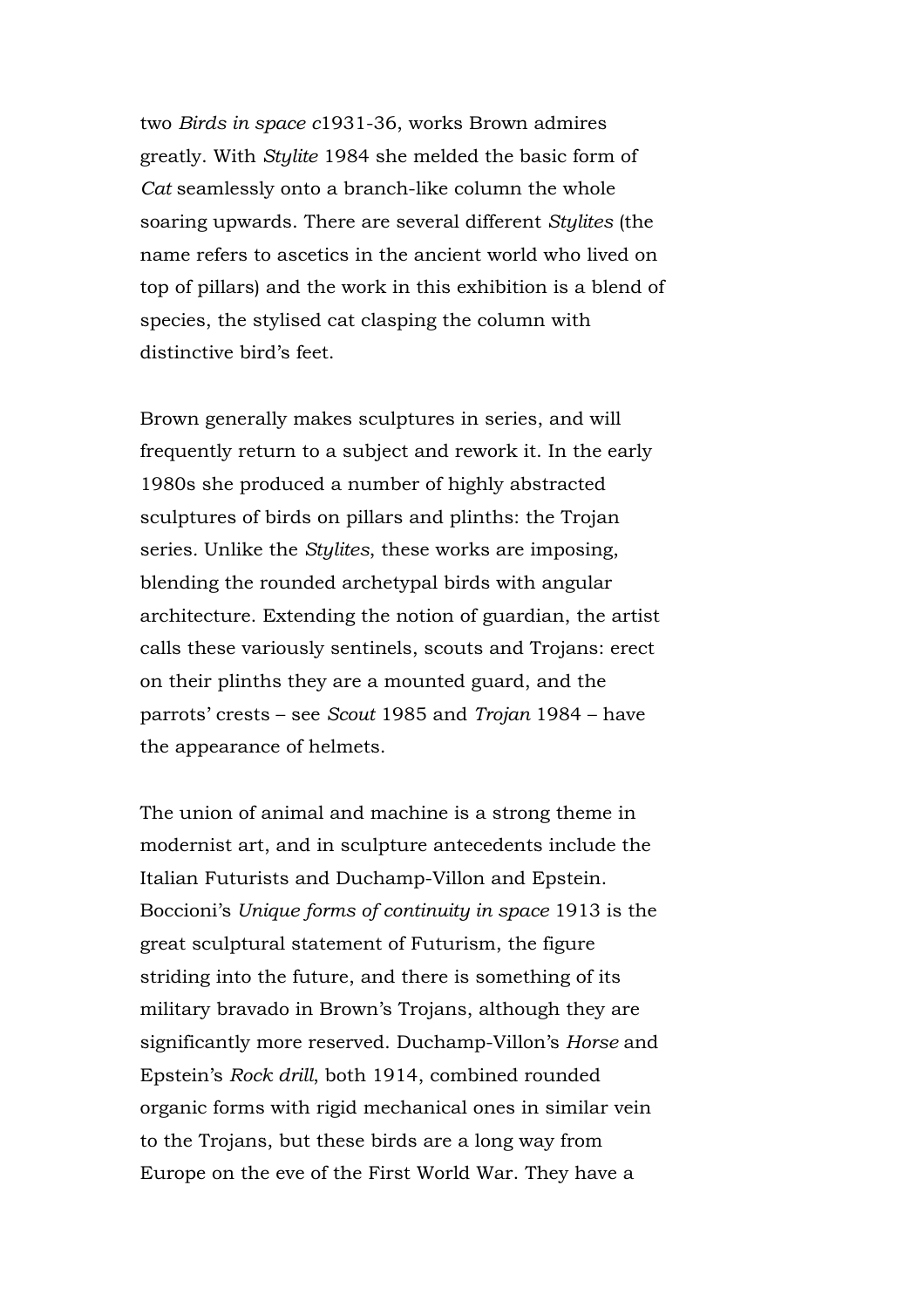totemic quality, which relates to certain themes in British art of the 1940s and 1950s; when Moore and others explored archetypal forms with particular reference to ancient Britain and its geoglyphs and stone circles. Although more modest in scale, Brown's sentinels and Trojans are guardians of their ancient domain, which is also the particular Antipodean landscape inhabited by the artist, a more recent arrival. One senses in the quiet strength of these birds that she rates their stewardship of the land more highly than ours.

Brown's *Icarus* series of four works, made between 2004 and 2006, merges bird and human in her treatment of the Greek myth of Daedalus and his son Icarus who flew over Crete with home-made wings. The boy flew too near the sun, which melted the wax that attached his wings and he fell into the sea. The story is a clear-cut case of human folly, and Brown's attenuated human figures with bird heads are both tragic and gormless. The most robust is *Icarus 1*, posed as if stretching and poised for flight. *Icarus 2* is more fragile and *Icarus 3* is positively gaunt, and both have shrivelled or damaged wings. The beak on *Icarus 3* has become a beaked nose, very like the earlier *Man* 1999. In contrast *Icarus 4* is almost all bird, cloaked and mysterious, like a slender enigmatic Balzac with strong claws. It is the most serene of the four, as if complete metamorphosis into a bird might provide a happy ending for Icarus.

The *Icarus* myth is a recurring theme in 1960s British art, where the subject's downfall resonates with post-war anxiety and deep fear of hubris. Related works include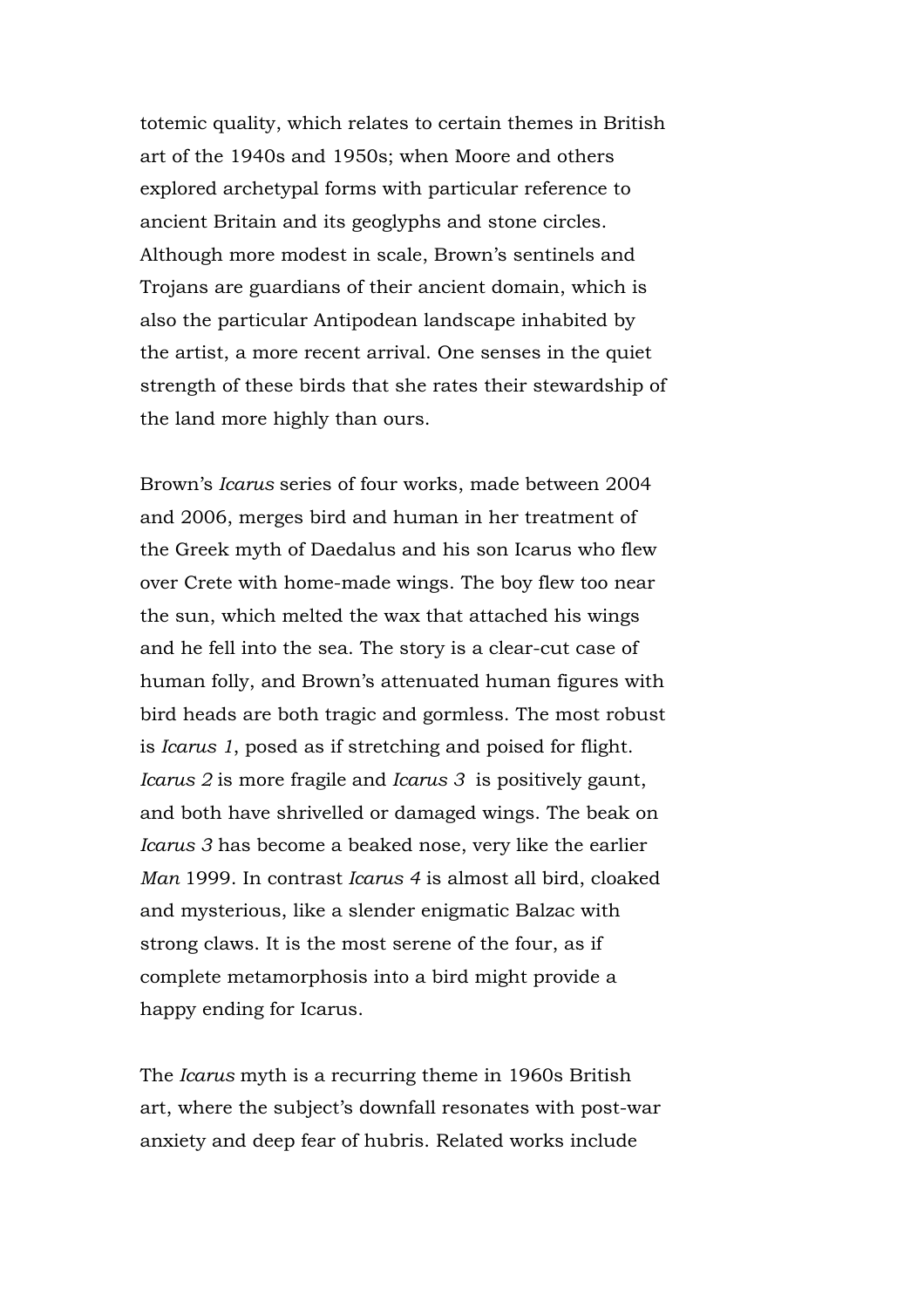those of Bernard Meadows, who used birds to convey fear in his 1952 Venice Biennale showing, and Elisabeth Frink, a student of his at Chelsea in the early 1950s. Some of her sculptures of falling figures and winged men are quite menacing in character. Her *Harbinger bird* 1960 is a monstrous creation. Donald Brook's *Icarus* of 1965 is a lighter creation, but it is nonetheless pitching head-first towards the ground.

The source for *Völuspá* is a Norse myth from a major thirteenth-century cycle of poetry, *The Poetic Edda*. Spoken by a seer (a völus) it tells the story of the past creation of the world and then predicts its destruction through war and subsequent rebirth. Brown's enigmatic sculpture has a lean and hungry raven intently crouched in an arabesque over a human figure, who is seemingly shrouded in a pair of wings. This is the moment in the story between destruction and rebirth, when the gods sleep and the ravens clear the way for a new world. For Brown the haunting cry of the Australian raven embodies the lonely isolation of the country and the tragedy of its degradation at the hands of humans.

In its clean and simple lines and the satisfying block-like character of the figure *Völuspá* is reminiscent of the work of Barlach, while the embedded nature of the figure recalls his contemporary Kollwitz, whose work like Brown's is full of tenderness and compassion. There are also elements of Surrealism in this and works such as *Grieving bird c*1997-98 and *Dies irae* 1989.

Brown's major public commission, the bronze *Kangaroos* 1979-80, seems a far cry from her more ambiguous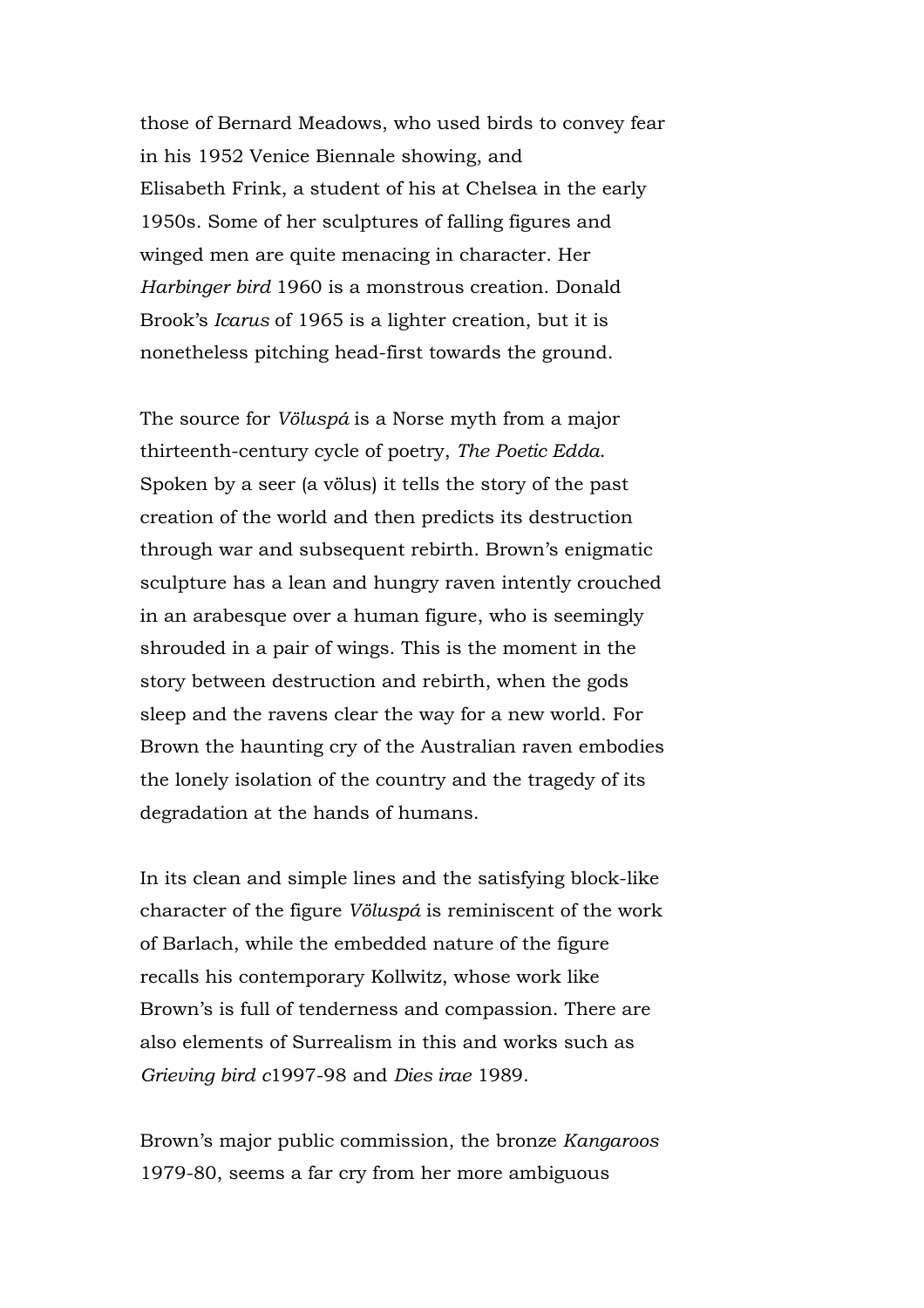works. She was invited by the National Capital Development Commission to make this sculpture for Commonwealth Park, which is a prime public space that runs along the north side of Lake Burley Griffin between the two bridges. The female kangaroo and her joey are poised by Nerang Pool as if to drink, watchful, but in their element. The *Kangaroos* may be Brown's most naturalistic sculpture, but the animals' bodies and limbs are actually exaggerated, emphasising the muscularity and strength of these extraordinary marsupials. This work was the first significant bronze to be cast in Australia by Peter Morley, who came to Australia from a London foundry where he had worked with Barbara Hepworth. It was the beginning of a long collaboration between Brown and Morley, creator of the Meridian Foundry in Melbourne.

Collaboration is an important aspect of Jan Brown's professional life as an artist and teacher. Within the Canberra arts fraternity and broader community she worked with friends and colleagues to foster art and art education, formally and informally.

Brown was an organising force in the establishment of national sculpture festivals in Canberra and active in the development of an arts infrastructure here, holding key positions on the ACT Arts Development Board and the ACT Cultural Council in the 1980s and 1990s. Her impetus and work was crucial to the establishment in the early nineties of Australian National Capital Artists, a cooperative venture between the territory government and the arts community providing low-cost studio space to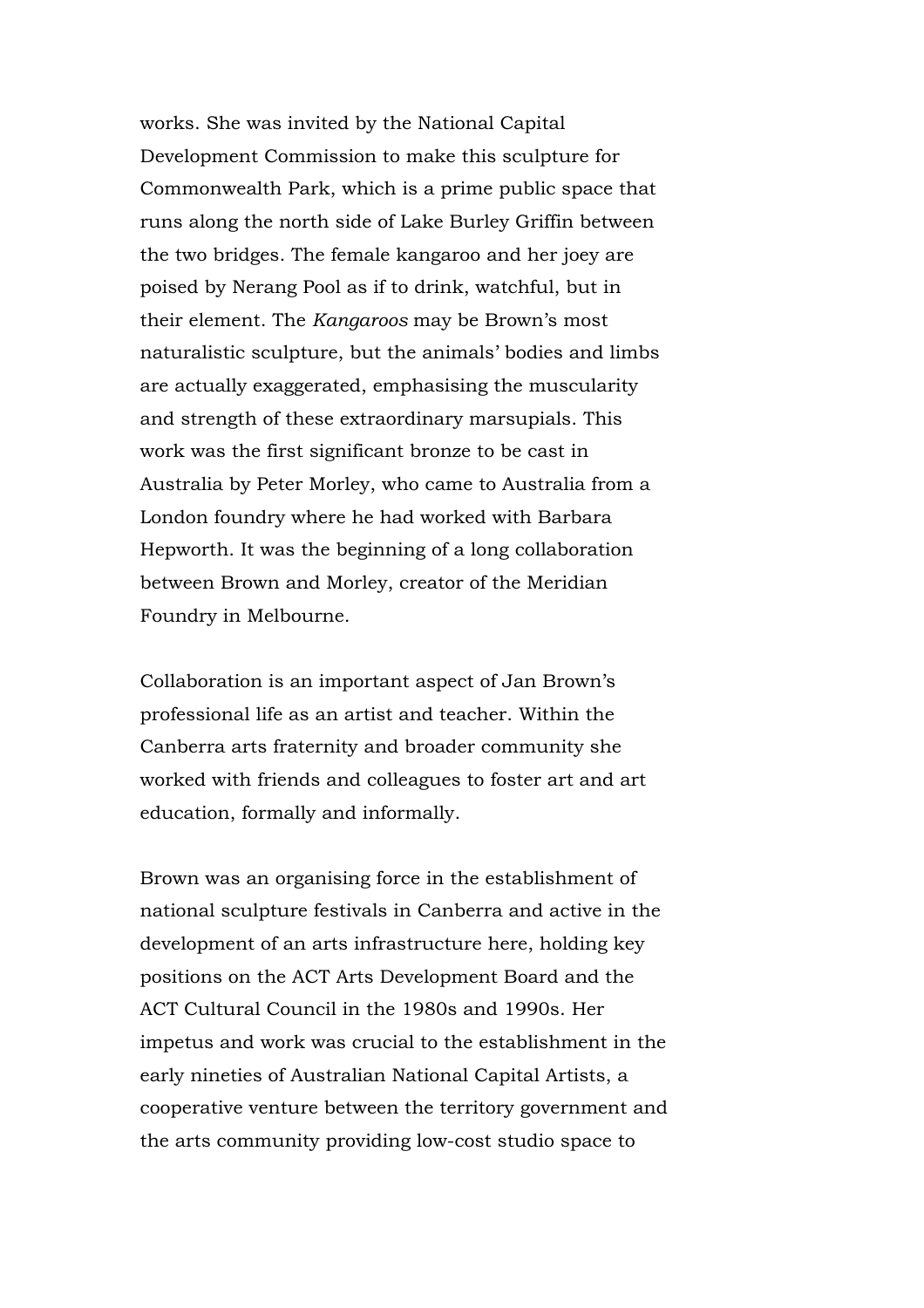early-career artists in purpose-built complexes (in Dickson and Mitchell).

She was an enormously influential teacher in sculpture and (later) foundation studies, after the Canberra Technical College became the Canberra School of Art in 1976. She is remembered as a rigorous and gifted teacher: articulate, frank, witty, generous and supportive. Brown placed a strong emphasis on drawing in the students' foundation year, and her own drawings are evidence of continuous and sustained practice with marks on paper. The series of eighteen pencil and charcoal *Self portraits* 1991-97 in this exhibition are a selection from the artist's routine daily drawings.

Since the 1980s and 1990s Brown has worked a number of times with colleagues from the print and graphic workshops, including Dianne Fogwell, Meg Buchanan and Danie Mellor, in the production of prints and artist books, a number of which are in this exhibition. Perhaps because she regarded printmedia as a medium for play with images and techniques the books and prints have a lightness of touch yet are brimming with life.

Jan Brown's art is unusual in Australia in its focus and its quiet intensity. Standing to one side of post-1960s developments in sculpture, Brown worked with subjects close to hand to create a menagerie of creatures that perfectly evokes the fragility of life and the great central questions of the universe.

## **Deborah Clark**